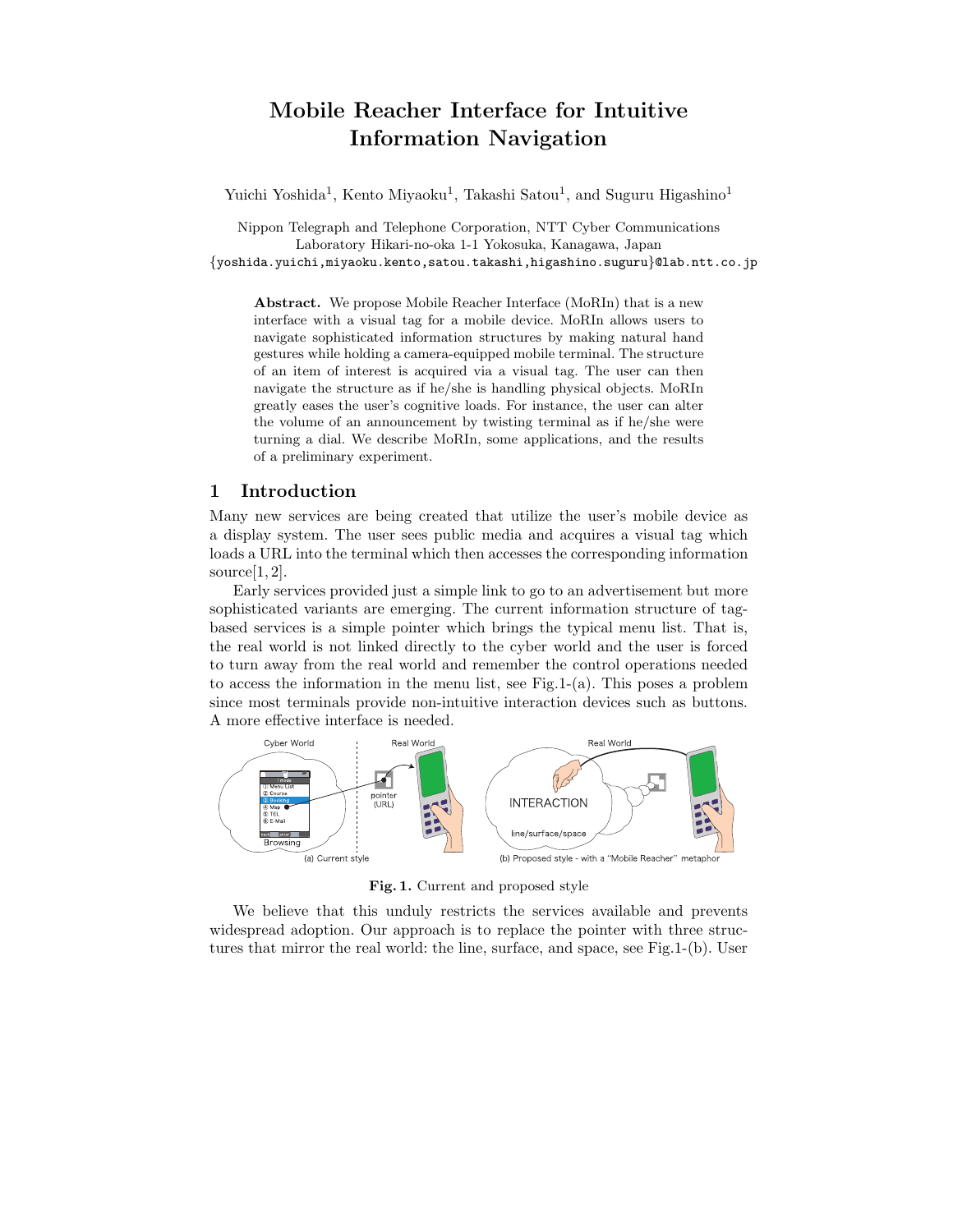can intuitively navigate the information structure which is indicated by the visual tag as if directly manipulating a real world object with a "Mobile Reacher".

To implement MoRIn, we utilize the terminal's camera to acquire the visual tag and use the physical movements of the terminal as user input to navigate the information structure indicated by the tag. The extraction of physical movement from visual field processing with the tags has already been reported; six Degrees Of Freedom (DOF) are available. For instance, the research has examined the impact of overlaying the camera image with the information acquired through the tag[ $3, 4$ ].



Fig. 2. Example of MoRIn

MoRIn permits a wide range of intuitive operations. For instance, the user can select one of several "pages" as if grabbing a real world page, see Fig.2-(a). Fig.2-(b) shows another example, the user can adjust a parameter, such as audio volume, by rotating the terminal as if rotating a control dial. MoRIn allows users to control virtual attributes with real world actions.

We constructed a prototype MoRIn system and evaluated its performance. In this paper, we describe MoRIn, several applications, and the results of a preliminary evaluation.

## 2 MoRIn - Mobile reacher interface

#### 2.1 Basic operations

| position | operation | description |                                     | operation | description               |                                     |
|----------|-----------|-------------|-------------------------------------|-----------|---------------------------|-------------------------------------|
|          | slide     | rior        | move vertically or<br>horizontally. | sink      |                           | move perpendicularly<br>to a target |
| pose     | spin      | roll        | rotate about<br>roll degree         | tilt      | n pitch<br>.vaw<br>$\sim$ | tilt about<br>yaw, pitch degree     |

Fig. 3. Basic operations

A MoRIn system consists of mobile devices with digital cameras, content servers, and public media, like a poster, magazine, large screen, holding the visual tags. Each visual tag is structured to provide content ID and operation ID. The operations reflect the six DOF as shown in Fig.3. Besides, the more complex operations can be composed of these basic operations.

#### 2.2 Applications

MoRIn services consist of three layers: (1)content layer, (2)logical operation layer, and (3) operation layer. Two typical MoRIn services are shown in Fig.4.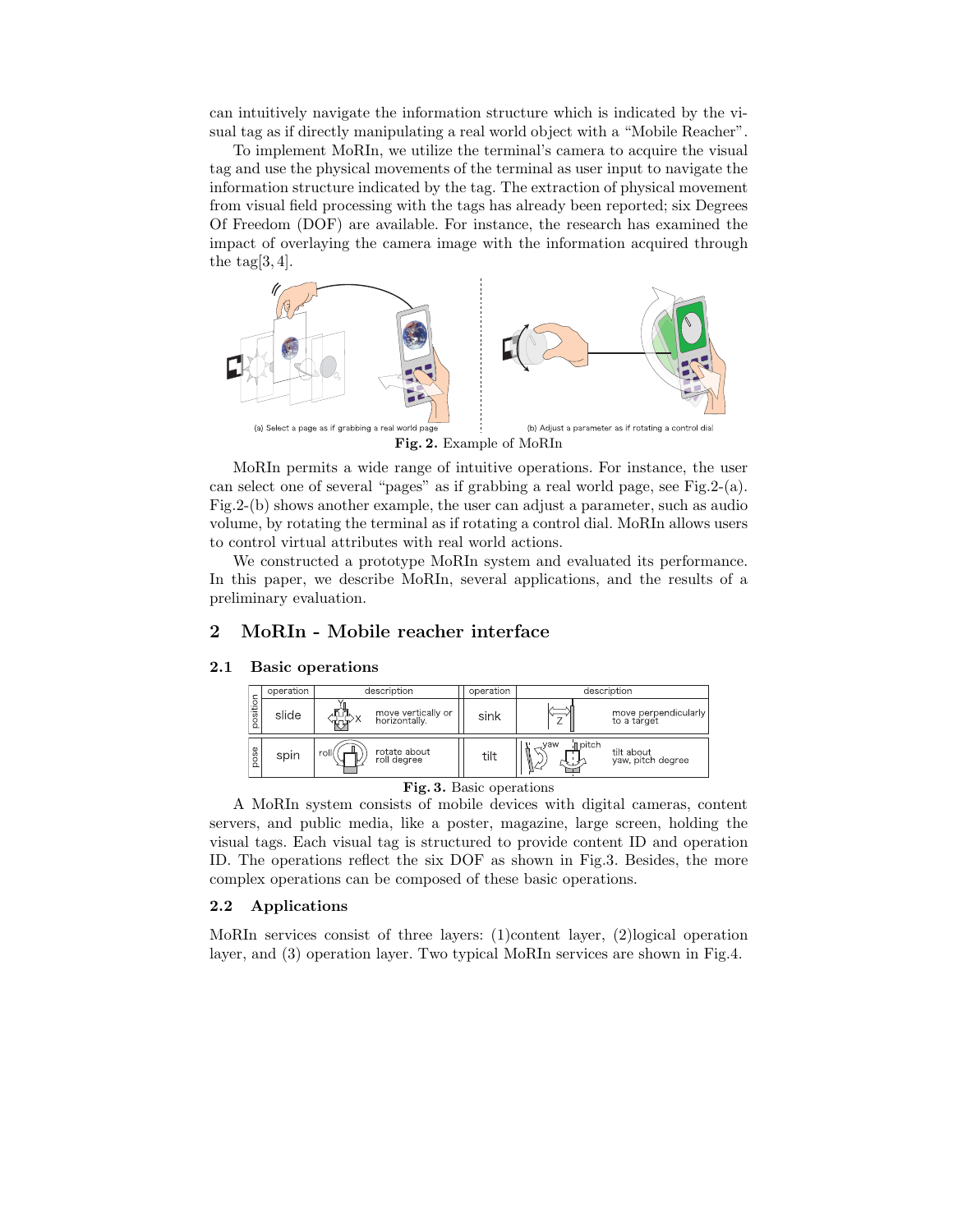Restaurant map The restaurant map shows the physical locations of the restaurants and their visual tags. Each tag calls up and displays the dishes, ordered by price, offered by that restaurant. The logical operation provided, sink, allows the user to flip through the dishes by changing the desired price. The user can lower (raise) the desired price by moving the terminal towards (away from) the tag, see Fig.  $4-(a)$ .

Automatic dis-paper(dispenser) MoRIn allows a poster to become an automatic dis-paper through the metaphor of the automatic dispenser. The poster shows several CD jacket pictures and their corresponding visual tag. The contents layer holds songs. The logical operation layer allows the user to select a song, adjust volume, and purchase a song. The user can select an album by horizontal slide, select a song by sink, adjust volume by spin, and buy a song by vertical slide as shown in Fig.4-(b).



# 3 Prototype system

We constructed a prototype terminal that is as small as the current cellular phones and used it to evaluate the performance of MoRIn (Fig.5-(a)). The prototype terminal was connected to a PC by a cable in order to process MoRIn software operation. Fig.5-(b) shows the flowchart of MoRIn software operation; QR Code was used as the visual tag[2].



Fig. 5. Prototype system